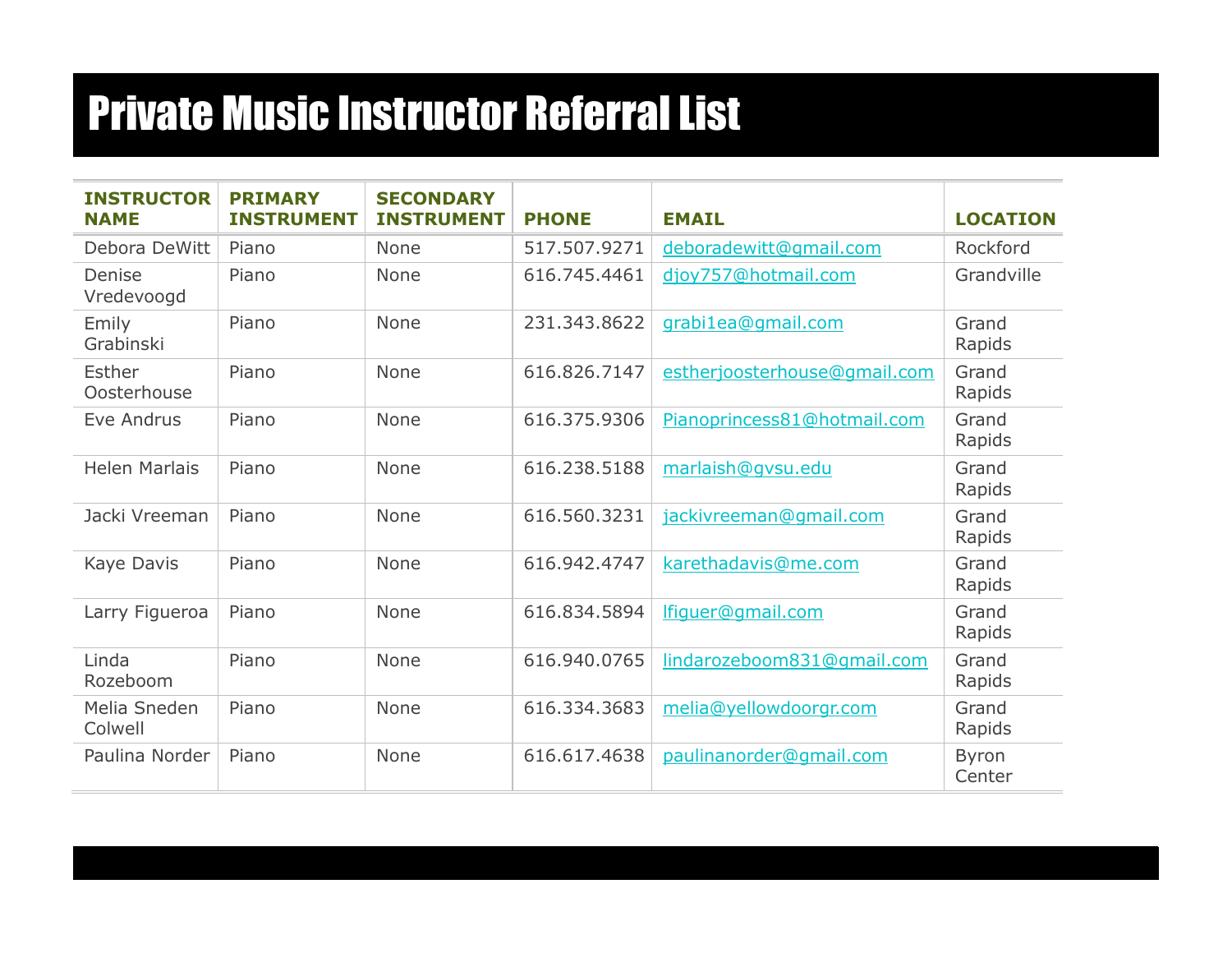| <b>INSTRUCTOR</b><br><b>NAME</b> | <b>PRIMARY</b><br><b>INSTRUMENT</b> | <b>SECONDARY</b><br><b>INSTRUMENT</b>          | <b>PHONE</b> | <b>EMAIL</b>              | <b>LOCATION</b>  |
|----------------------------------|-------------------------------------|------------------------------------------------|--------------|---------------------------|------------------|
| Rachelle<br>Swank                | Piano                               | Guitar, Strings,<br>Woodwinds,<br><b>Brass</b> | 616.780.8199 | r-swank@hotmail.com       | Wyoming          |
| Rebecca<br><b>Becker</b>         | Piano                               | None                                           | 616,799,3988 | pianofortestudios@att.net | Sparta           |
| Rebecca<br>Sneller               | Piano                               | None                                           | 616.454.3565 | sneller.rj@gmail.com      | Grand<br>Rapids  |
| Sarah Apol                       | Piano                               | None                                           | 616,262,5700 | jeremysarahapol@att.net   | Wayland          |
| Sherry<br><b>VanOveren</b>       | Piano                               | Voice, Organ                                   | 616.690.6887 | sejke3@gmail.com          | Ada              |
| Susan Crosser                    | Piano                               | None                                           | 616,784,4438 | suecrosser@gmail.com      | Comstock<br>Park |
| Thea Hoekman                     | Piano                               | None                                           | 231.245.0924 | theahoekman@yahoo.com     | Fremont          |
| Ryan Wallace                     | Double Bass                         | <b>Electric Bass</b>                           | 616.644.2352 | ryanwallacebass@gmail.com | Grand<br>Rapids  |
| Ruth Wilson                      | Bassoon                             | None                                           | 616.724.4673 | Rewilson1241@gmail.com    | Grand<br>Rapids  |
| Victoria Olson                   | <b>Bassoon</b>                      | None                                           | 913.626.2814 | Volson25@qmail.com        | Grand<br>Rapids  |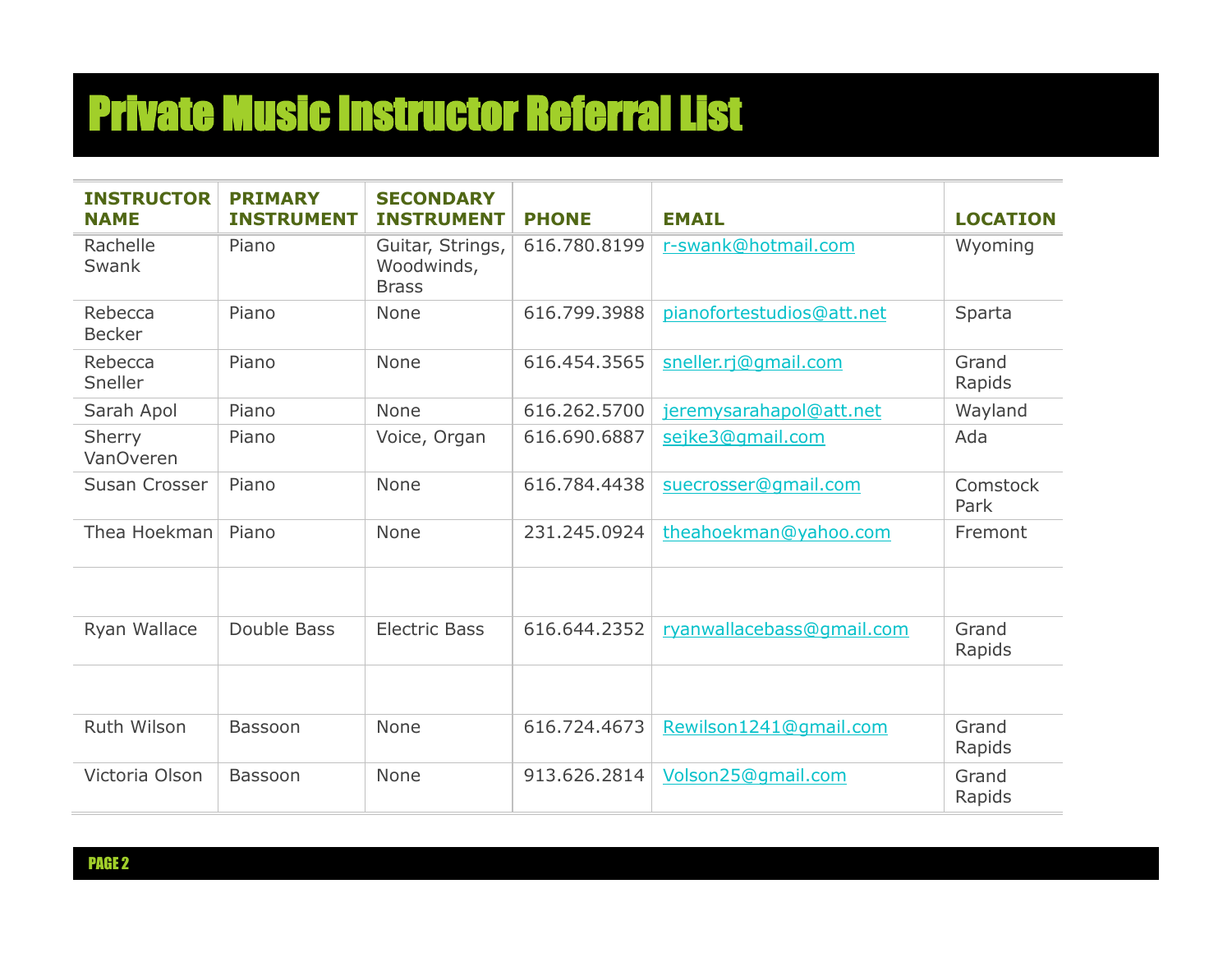| <b>INSTRUCTOR</b><br><b>NAME</b> | <b>PRIMARY</b><br><b>INSTRUMENT</b> | <b>SECONDARY</b><br><b>INSTRUMENT</b> | <b>PHONE</b> | <b>EMAIL</b>             | <b>LOCATION</b> |
|----------------------------------|-------------------------------------|---------------------------------------|--------------|--------------------------|-----------------|
|                                  |                                     |                                       |              |                          |                 |
| Carrie<br><b>Brannen</b>         | Cello                               | None                                  | 616.550.7377 | carrielbrannen@gmail.com | Wyoming         |
| Lorene Turkalo                   | Cello                               | None                                  | 616,456,1671 | turkalow@gmail.com       | Grand<br>Rapids |
| <b>Nicholas</b><br>Melonas       | Cello                               | None                                  | 603.702.0803 | melonasnm@gmail.com      | Grand<br>Rapids |
|                                  |                                     |                                       |              |                          |                 |
| Gary June                        | Clarinet                            | None                                  | 616.826.5823 | gary.a.june@gmail.com    | Jenison         |
| Lisa Shatney                     | Clarinet                            | Saxophone,<br>Flute                   | 616.942.2977 | Ishatney@gmail.com       | Grand<br>Rapids |
| Susan Betz                       | Clarinet                            | Piano,<br>Saxophone                   | 616,682,2455 | sbetz@access4less.net    | Ada             |
|                                  |                                     |                                       |              |                          |                 |
| Carmen Maret                     | Flute                               | Piano                                 | 616.406.9655 | foliasmusic@gmail.com    | Grand<br>Rapids |
| <b>Ed Clifford</b>               | Flute                               | Saxophone,<br>Clarinet                | 616.454.7285 | cliffmusic@comcast.net   | Grand<br>Rapids |
| Karen Betz-<br>Griewahn          | Flute                               | Piano                                 | 616,888,9714 | kbgriewahn@aol.com       | Grand<br>Rapids |

PAGE 3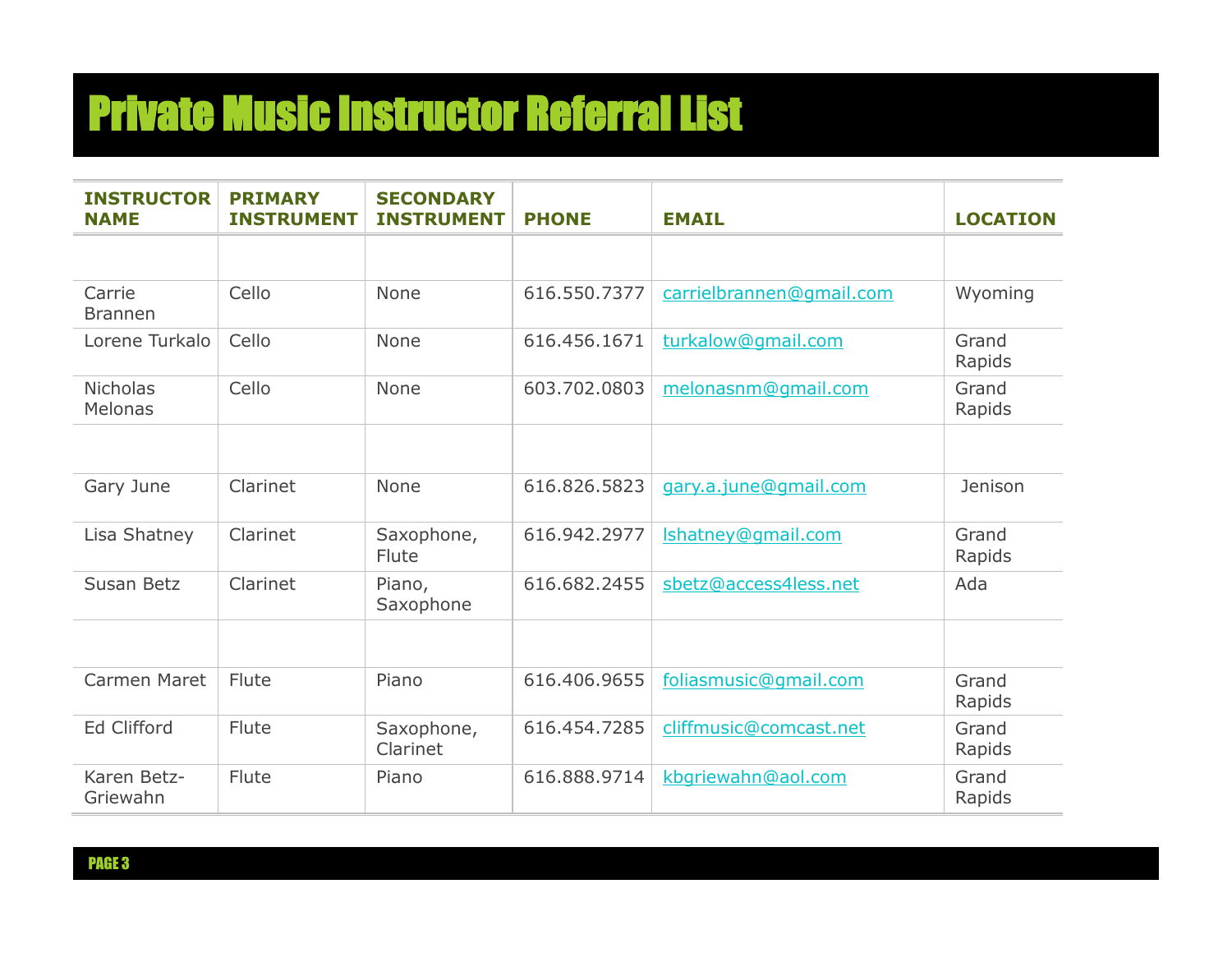| <b>INSTRUCTOR</b><br><b>NAME</b> | <b>PRIMARY</b><br><b>INSTRUMENT</b> | <b>SECONDARY</b><br><b>INSTRUMENT</b> | <b>PHONE</b> | <b>EMAIL</b>                  | <b>LOCATION</b> |
|----------------------------------|-------------------------------------|---------------------------------------|--------------|-------------------------------|-----------------|
| Laurie<br>Mundwiler              | Flute                               | Beginning<br>Piano                    | 616.942.2977 | Slmund10@gmail.com            | Rockford        |
|                                  |                                     |                                       |              |                               |                 |
| Andrew<br>Bergeron               | Classical<br>Guitar                 | Composition                           | 616.401.2369 | foliasmusic@gmail.com         | Grand<br>Rapids |
| Dean Wiers-<br>Windemuller       | Classical<br>Guitar                 | Piano, Ukulele,<br>Mandolin,<br>Banjo | 616.617.4642 | dean@southtownguitar.com      | Grand<br>Rapids |
| Jeremy<br>Verwys                 | Classical<br>Guitar                 | <b>Ukulele</b>                        | 616.901.0655 | jjverwys@gmail.com            | Grand<br>Rapids |
|                                  |                                     |                                       |              |                               |                 |
| Carrie<br>Holstege               | Oboe                                | Bassoon,<br>Clarinet                  | 616.822.3305 | chols32213@yahoo.com          | Wyoming         |
|                                  |                                     |                                       |              |                               |                 |
| Jack Latta                       | Percussion                          |                                       | 308.340.5483 | jacklattapercussion@gmail.com | Grand<br>Rapids |
|                                  |                                     |                                       |              |                               |                 |
| Dr. Mark<br>Taylor               | Trumpet                             | Voice, Guitar,<br><b>Bass Guitar</b>  | 616.447.0543 | drtsmusiclessons@gmail.com    | Grand<br>Rapids |
| Paul Austin                      | Horn                                | Alphorn                               | 616,304,0869 | Ipaulaustin@gmail.com         | Grand<br>Rapids |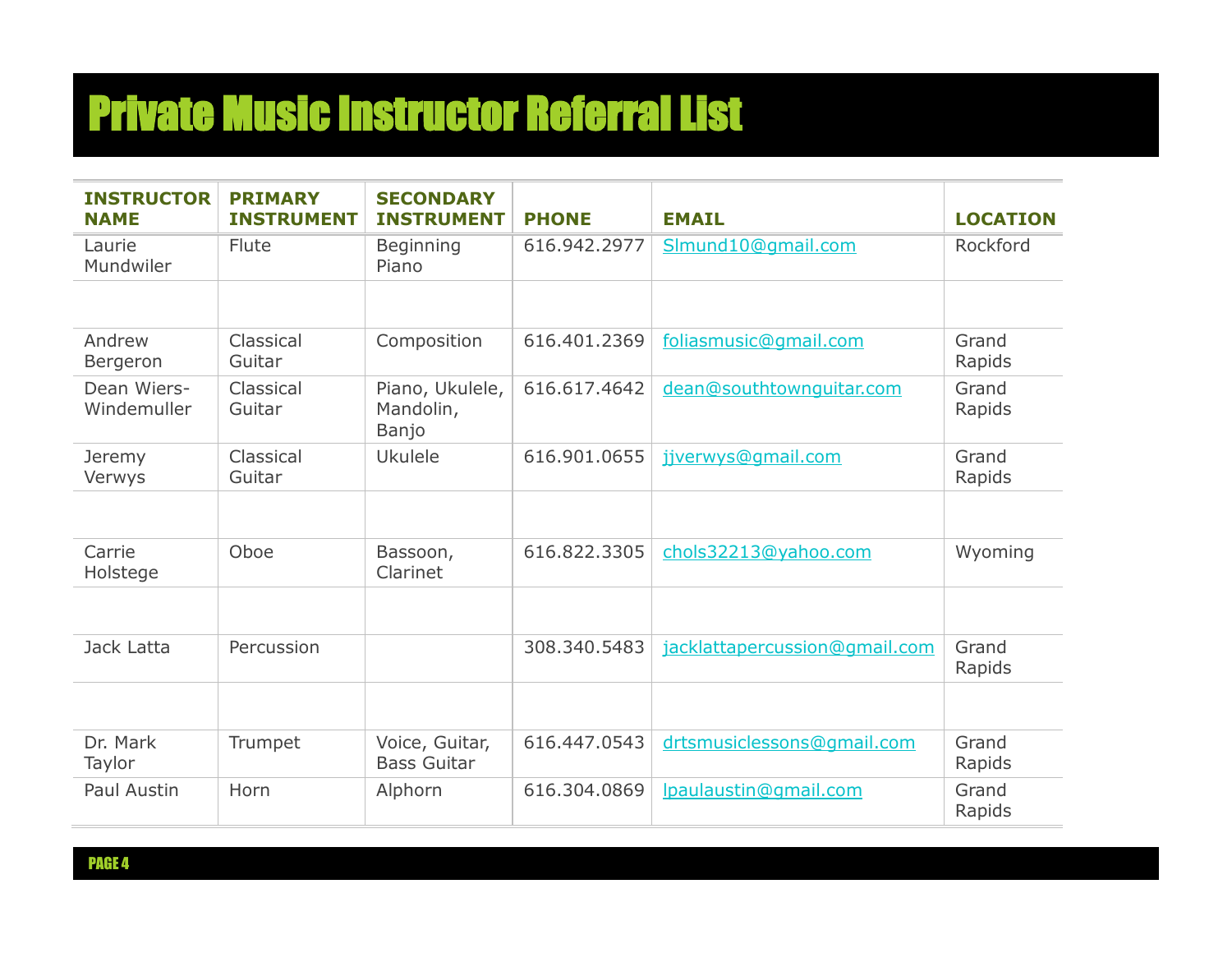| <b>INSTRUCTOR</b><br><b>NAME</b> | <b>PRIMARY</b><br><b>INSTRUMENT</b> | <b>SECONDARY</b><br><b>INSTRUMENT</b> | <b>PHONE</b> | <b>EMAIL</b>               | <b>LOCATION</b>  |
|----------------------------------|-------------------------------------|---------------------------------------|--------------|----------------------------|------------------|
|                                  |                                     |                                       |              |                            |                  |
| Arturo Ziraldo                   | Viola                               | Guitar, Violin                        | 616,340,7616 | arturo.ziraldo@qmail.com   | Grand<br>Rapids  |
| <b>Barbara</b><br>Corbato        | Viola                               | None                                  | 616.451.2807 | bcorbato@gmail.com         | Grand<br>Rapids  |
| Connie<br>Meekhof                | Viola                               | Violin                                | 616.453.6018 | connie.meekhof@gmail.com   | Grand<br>Rapids  |
| Deborah<br>Groenleer             | Viola                               | Violin, Piano                         | 616,889,9844 | dgroenleer@comcast.net     | Grand<br>Rapids  |
| Leslie Van<br><b>Becker</b>      | Viola                               | None                                  |              | leslievanbecker@gmail.com  | Grand<br>Rapids  |
|                                  |                                     |                                       |              |                            |                  |
| <b>Teresa</b><br>Bellamy         | Violin                              | Viola                                 | 616.822.6252 | teresa.a.bellamy@gmail.com | Grand<br>Rapids  |
| Krista Knight                    | Violin                              | Viola, Beginner<br>Cello              | 734.757.0931 | krista.louise@hotmail.com  | Grand<br>Rapids  |
| Irena<br>Kocharova               | Violin                              | Viola                                 | 616.977.9231 | irinakoc@comcast.net       | Grand<br>Rapids  |
| Susan Mora                       | Violin                              | Viola                                 | 616.633.4378 | susanfiddlemora@gmail.com  | Cedar<br>Springs |
| Lori Plaisier                    | Violin                              | Viola, Piano                          | 616,667,1660 | lori@plaiser.net           | Hudsonville      |